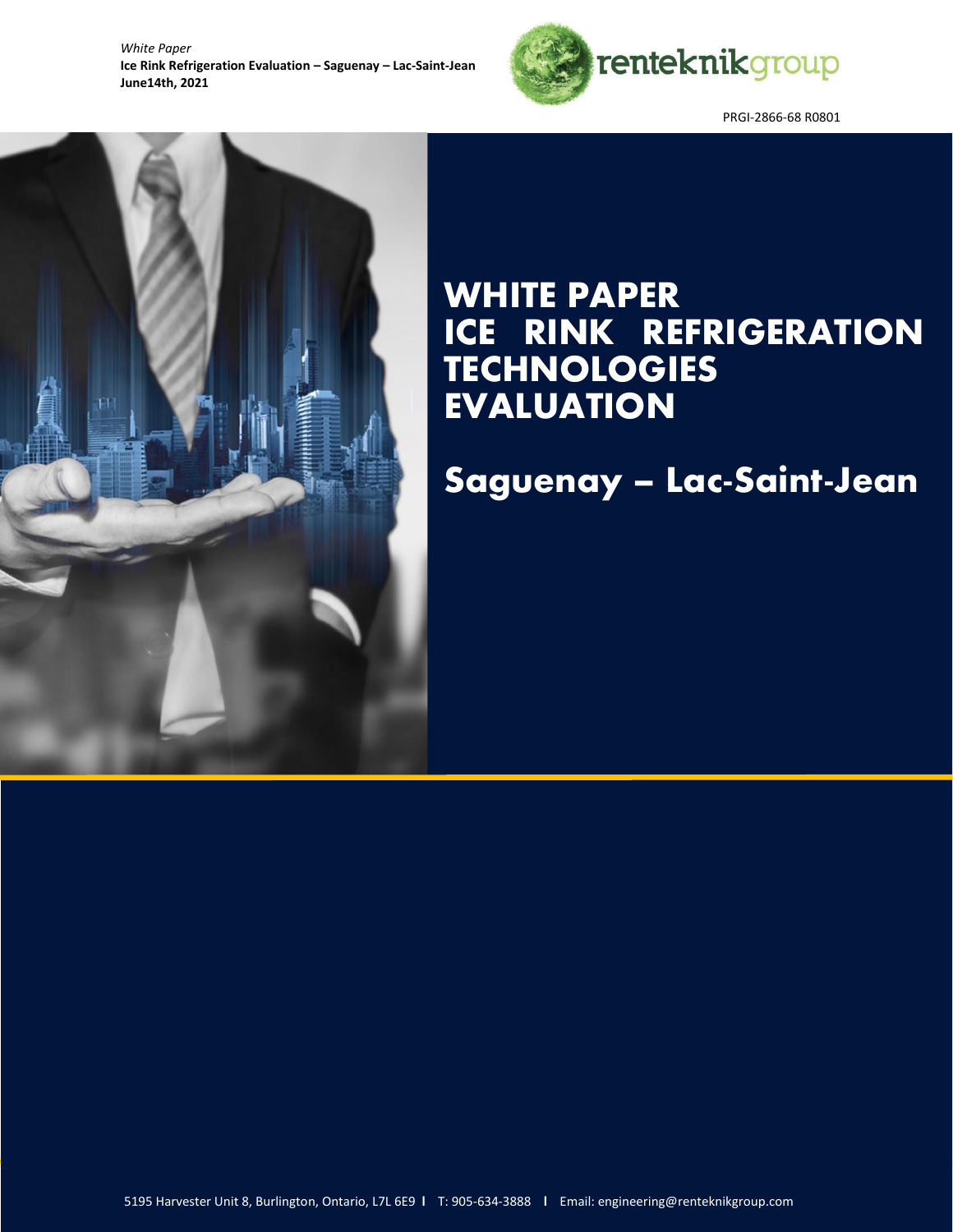

## **Table of Contents**

|    |     |                                                                 | Page |
|----|-----|-----------------------------------------------------------------|------|
| 1. |     |                                                                 |      |
| 2. |     |                                                                 |      |
|    | 2.1 |                                                                 |      |
|    |     |                                                                 |      |
|    |     |                                                                 |      |
|    |     |                                                                 |      |
| 3. |     | SPORTS CENTRE JEAN CLAUDE TREMBLAY, ARENA 2 - EVALUATION (NH3)7 |      |
| 4. |     |                                                                 |      |
| 5. |     |                                                                 |      |
| 6. |     |                                                                 |      |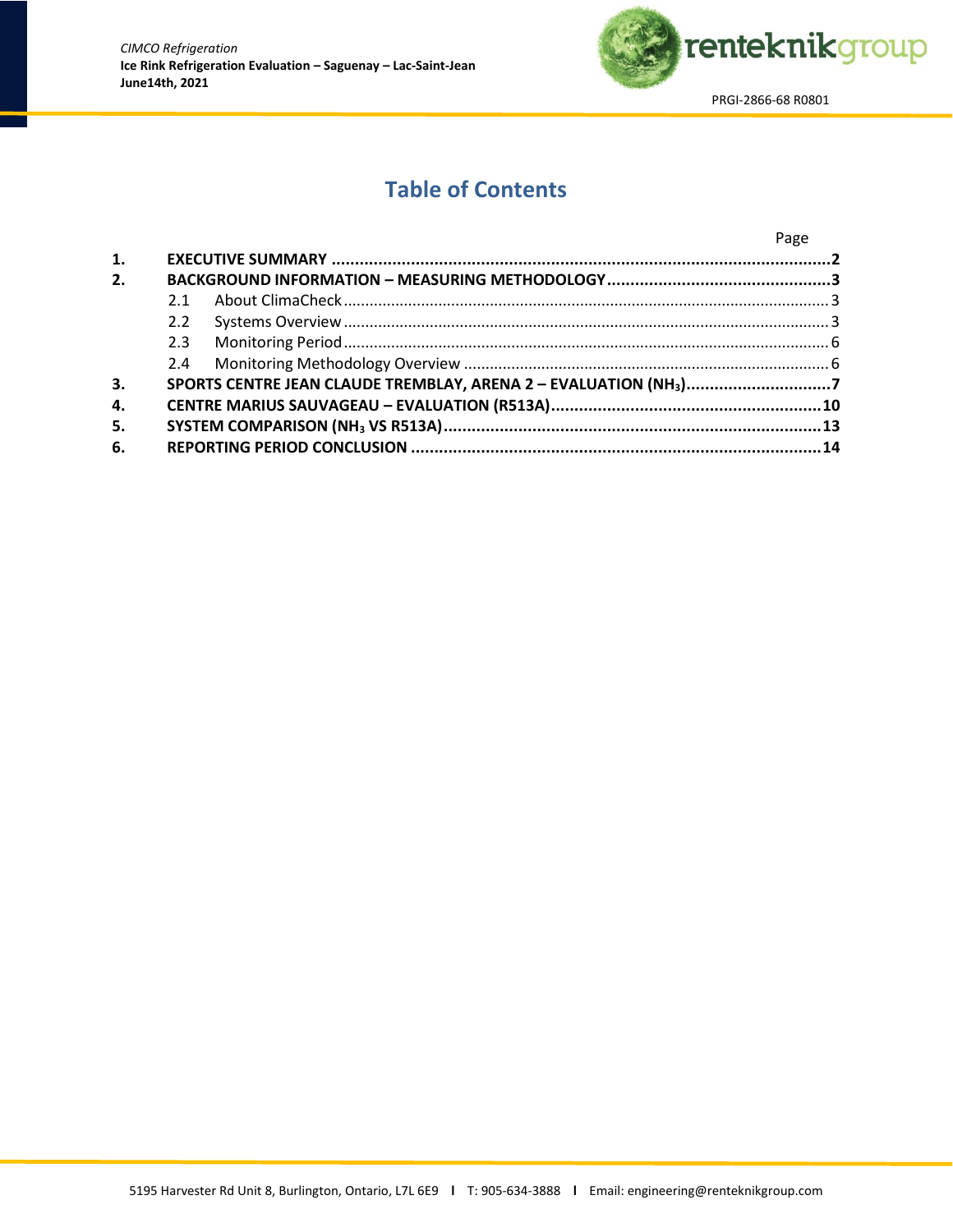

### <span id="page-2-0"></span>**1. Executive Summary**

Renteknik Group Inc. ("Renteknik") performed an Evaluation on two Ice Rinks located in the region of Saguenay – Lac-Saint-Jean. These Rinks were selected because each utilizes a different Refrigeration Technology, as well as being within 100 km of each other.

Table 1 below provides the location as well as the refrigeration technology for each of the Rinks.

| Table 1: Energy Consumption Results Over Monitoring Period |                                              |                            |  |  |
|------------------------------------------------------------|----------------------------------------------|----------------------------|--|--|
| <b>Arena Name</b>                                          | <b>Address</b>                               | <b>Technology</b>          |  |  |
| <b>Sports Center Jean Claude Tremblay</b><br>Arena 2       | 1000 Rue Aimé Gravel, La Baie, QC<br>G7B 2M4 | Ammonia (NH <sub>3</sub> ) |  |  |
| <b>Centre Marius Sauvageau</b>                             | 82 Rue de la Plaine, Chambord, QC<br>G0W 1G0 | Refrigerant (R513A)        |  |  |

### **Table 1: Energy Consumption Results Over Monitoring Period**

The comparison evaluation between the Systems is based on data collected utilizing a proprietary ClimaCheck Performance Analyzer. The data herein analyzed and presented is for an operational period of 10 days during the month of March 2020.

Table 2 below details the Energy delivered by each System as well as Energy Recovered for Space Heating and Domestic Hot Water purposes.

### **Table 2: Energy Consumption Summary**

| <b>Arena Name</b>                                             | <b>Average Cooling</b><br><b>Energy Delivered</b> | <b>Average Cooling</b><br><b>Efficiency</b> | <b>Average Heating</b><br><b>Energy Delivered</b> | <b>Average Heating</b><br><b>Efficiency</b> |
|---------------------------------------------------------------|---------------------------------------------------|---------------------------------------------|---------------------------------------------------|---------------------------------------------|
| <b>Sports Center Jean Claude</b><br>Tremblay Arena $2 - NH_3$ | 93.16 Ton                                         | 0.74 kW/Ton                                 | 111.12 Ton                                        | 19.65 EER                                   |
| <b>Centre Marius Sauvageau</b><br>– R513A                     | 39.66 Ton                                         | 1.29 kW/Ton                                 | 53.22 Ton                                         | 12.54 EER                                   |

### **Table 3: Heat Recovery Ratio Summary**

| <b>Arena Name</b>                         | <b>Space Heating</b> | <b>Domestic Hot</b><br><b>Water</b> | <b>Waste</b> |
|-------------------------------------------|----------------------|-------------------------------------|--------------|
| <b>Sports Center Jean Claude Tremblay</b> | 61.18%               | 8.89%                               | 29.93 %      |
| Arena $2 - NH3$                           | (986.80 kWh)         | (143.44 kWh)                        | (482.74 kWh) |
| Centre Marius Sauvageau - R513A           | 100%<br>(810.45 kWh) | N/A                                 | N/A          |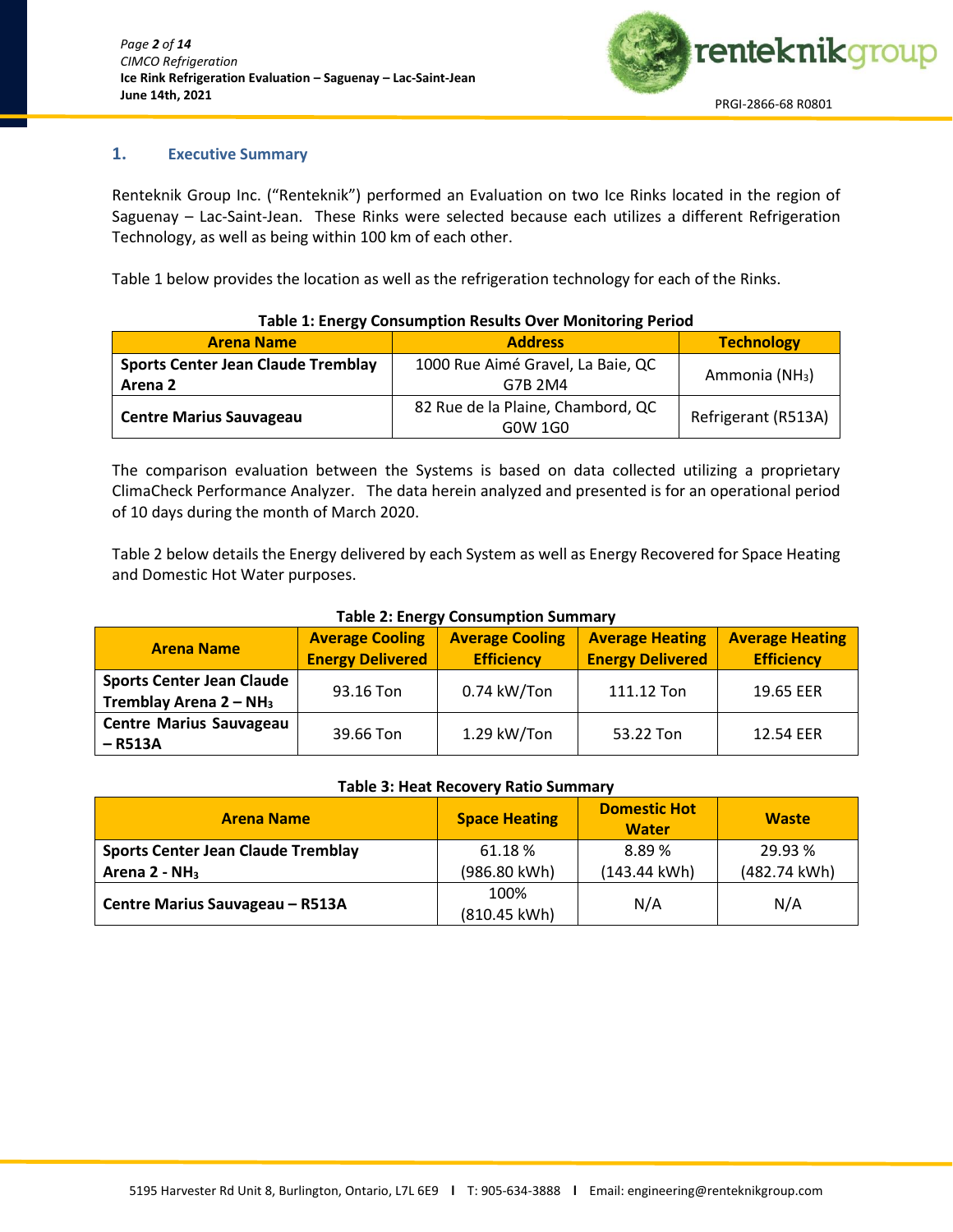

### <span id="page-3-0"></span>**2. Background Information – Measuring Methodology**

### **2.1 About ClimaCheck**

<span id="page-3-1"></span>The ClimaCheck Method is unique and based on thermodynamics. The ClimaCheck Method is based completely on physical data for the cooling medium and basic correlations and is applicable to any HVAC/R system. In a normal cooling process, the method is based on ten measuring points that are connected to collect key data. More complex systems can also be evaluated with the addition of data points. ClimaCheck analyses and evaluates this data immediately when connected and records the real-time performance. Users will quickly get a complete picture of how the equipment is working and what adjustments can be made to increase energy efficiency. ClimaCheck records and documents the performance of cooling processes independent of input from the system or component suppliers – and therefore completely neutral and unbiased.

The ClimaCheck technology is monitoring more than 1500 Systems in over 20 countries. These Systems include data centers, district heating/cooling, sports centers, but also manufacturing, the food and provisions industry, property owners, and contractors

### **2.2 Systems Overview**

<span id="page-3-2"></span>The two (2) different Ice Plants at the Saguenay – Lac-Saint-Jean were monitored utilizing the ClimaCheck Performance Analyzer which allows for the real-time evaluation of the Thermodynamic Performance of the Refrigeration System. In order to model the Thermodynamic System, the following components were measured:

- Suction Pressure
- Suction Temperature
- Discharge Pressure
- Discharge Temperature
- Liquid Line Temperature
- Compressor Discharge Temperature
- Heat Reclaim Supply Temperature
- Heat Reclaim Return Temperature
- Power Consumption

Schematics 1 and 2 below detail the flow chart used to model the performance of each System.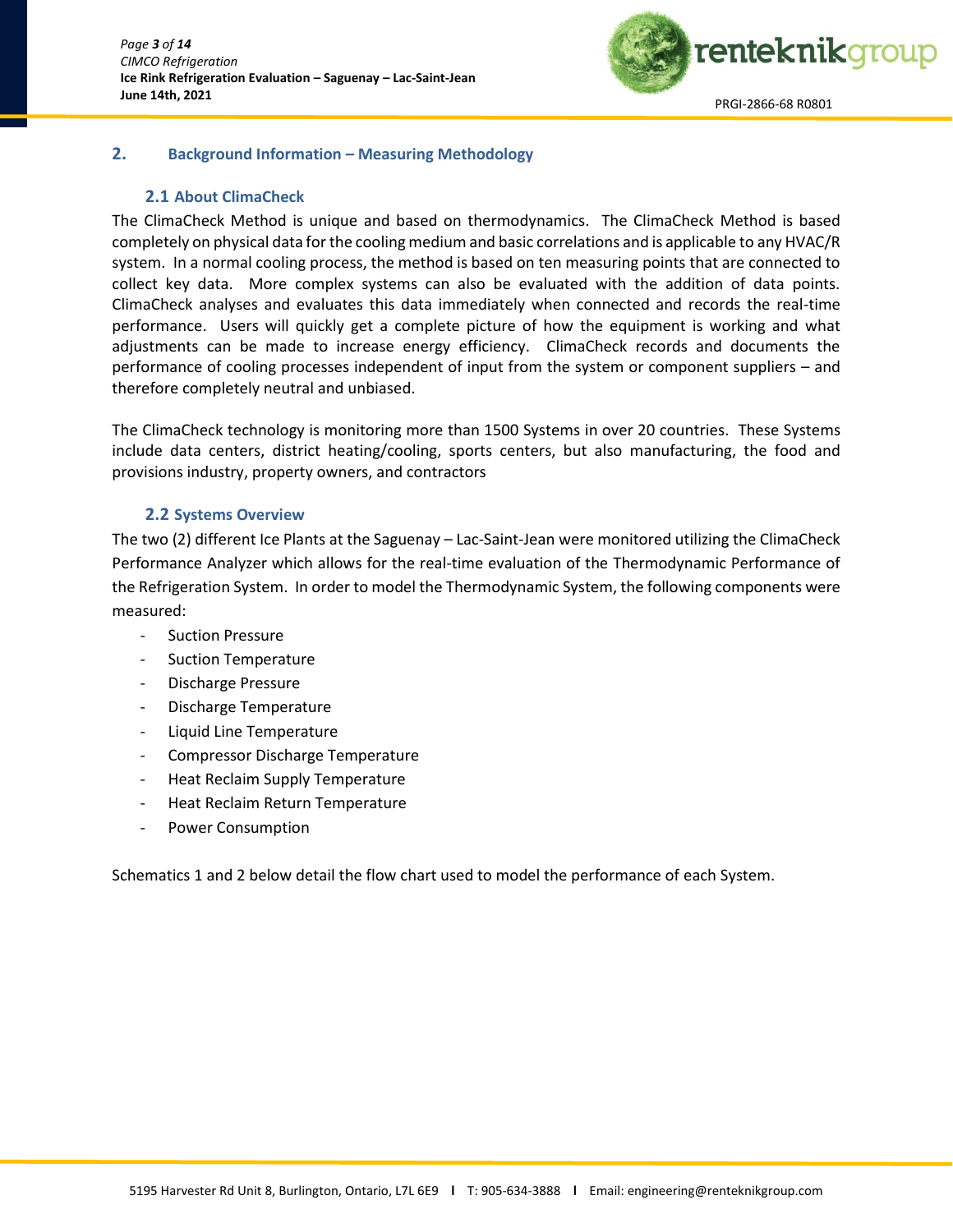



### **Schematic 1: Sports Center Jean Claude Tremblay Arena 2, La Baie – NH<sup>3</sup>**



 $-15.6~^{\circ}\text{F}$  .

Plant Performance

 $\sim 10$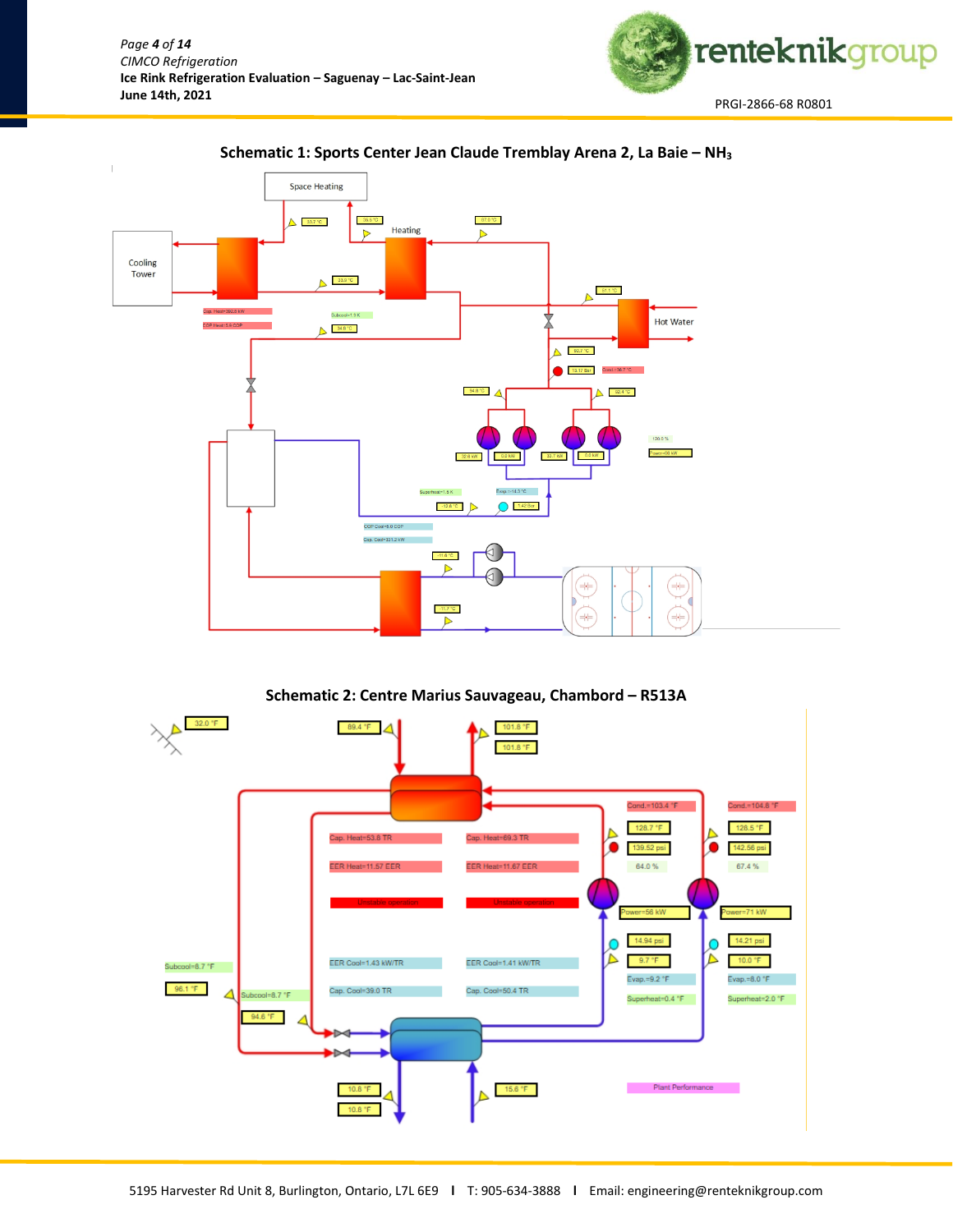

Table 4 below details the monitoring points for each System:

| Sports Center Jean Claude Tremblay Arena 2, La Baie - NH <sub>3</sub>   |                                           |                         |  |  |  |  |
|-------------------------------------------------------------------------|-------------------------------------------|-------------------------|--|--|--|--|
| <b>Measuring Point</b><br><b>Logging Interval</b><br><b>Sensor Type</b> |                                           |                         |  |  |  |  |
| Common discharge temperature                                            | PT1000                                    | 1 minute                |  |  |  |  |
| Compressors 1 and 2 common discharge temperature                        | PT1000                                    | 1 minute                |  |  |  |  |
| Compressors 3 and 4 common discharge temperature                        | PT1000                                    | 1 minute                |  |  |  |  |
| Common discharge pressure                                               | (0-10Vdc) 35 Bar                          | 1 minute                |  |  |  |  |
| Hot water heat recovery return Temperature                              | PT1000                                    | 1 minute                |  |  |  |  |
| Heating heat recovery ammonia supply temperature                        | PT1000                                    | 1 minute                |  |  |  |  |
| Heating glycol supply temperature                                       | PT1000                                    | 1 minute                |  |  |  |  |
| Heating glycol return temperature (cooling tower supply)                | PT100                                     | 1 minute                |  |  |  |  |
| Cooling tower glycol return temperature                                 | PT1000                                    | 1 minute                |  |  |  |  |
| Liquid line temperature                                                 | PT1000                                    | 1 minute                |  |  |  |  |
| Ice rink supply temperature                                             | PT1000                                    | 1 minute                |  |  |  |  |
| Ice rink return temperature                                             | PT1000                                    | 1 minute                |  |  |  |  |
| Common suction temperature                                              | PT1000                                    | 1 minute                |  |  |  |  |
| Common suction pressure                                                 | (0-10Vdc) 10 Bar                          | 1 minute                |  |  |  |  |
| Compressor 1 amperage                                                   | Split Core CT-100 A                       | 1 minute                |  |  |  |  |
| Compressor 2 amperage                                                   | Split Core CT-100 A                       | 1 minute                |  |  |  |  |
| Compressor 3 amperage                                                   | Split Core CT-100 A                       | 1 minute                |  |  |  |  |
| Compressor 4 amperage                                                   | Split Core CT-100 A                       | 1 minute                |  |  |  |  |
| System voltage                                                          | <b>EM-24</b>                              | 1 minute                |  |  |  |  |
|                                                                         | Centre Marius Sauvageau, Chambord - R513A |                         |  |  |  |  |
| <b>Measuring Point</b>                                                  | <b>Sensor Type</b>                        | <b>Logging Interval</b> |  |  |  |  |
| Circuit A discharge temperature                                         | PT1000                                    | 1 minute                |  |  |  |  |
| Circuit A discharge pressure                                            | (0-10Vdc) 35 Bar                          | 1 minute                |  |  |  |  |
| Circuit A liquid line                                                   | PT1000                                    | 1 minute                |  |  |  |  |
| Circuit A suction temperature                                           | PT1000                                    | 1 minute                |  |  |  |  |
| Circuit A suction pressure                                              | (0-10Vdc) 10 Bar                          | 1 minute                |  |  |  |  |
| Circuit B discharge temperature                                         | PT1000                                    | 1 minute                |  |  |  |  |
| Circuit B discharge pressure                                            | (0-10Vdc) 35 Bar                          | 1 minute                |  |  |  |  |
| Circuit B liquid line                                                   | PT1000                                    | 1 minute                |  |  |  |  |
| Circuit B suction temperature                                           | PT1000                                    | 1 minute                |  |  |  |  |
| Circuit B suction pressure                                              | (0-10Vdc) 10 Bar                          | 1 minute                |  |  |  |  |
| Circuit A heat recovery supply temperature                              | PT1000                                    | 1 minute                |  |  |  |  |
| Circuit B heat recovery supply temperature                              | PT1000                                    | 1 minute                |  |  |  |  |
| Common heat recovery return temperature                                 | PT1000                                    | 1 minute                |  |  |  |  |
| Circuit A ice rink supply temperature                                   | PT1000                                    | 1 minute                |  |  |  |  |

### **Table 4: Monitoring Points**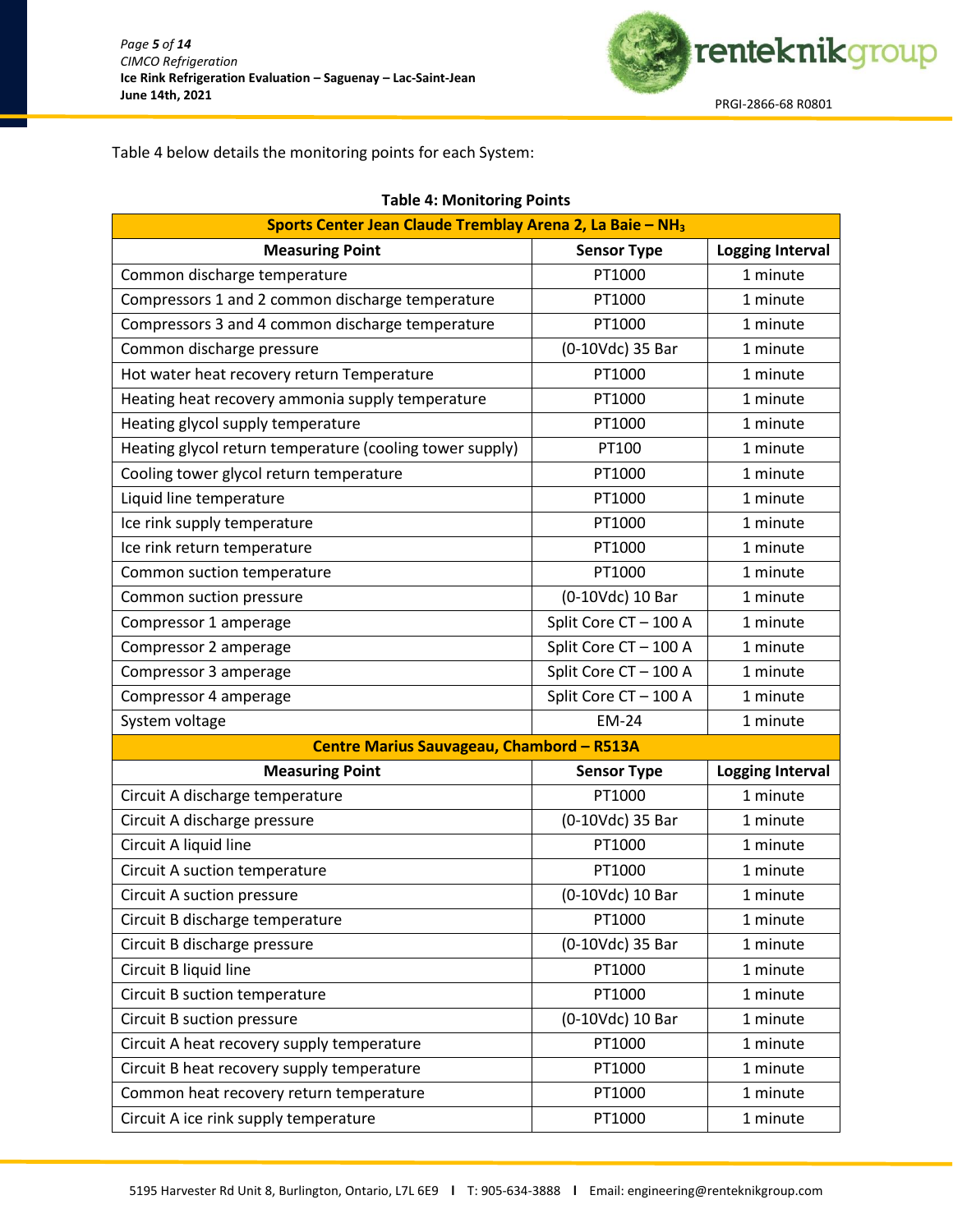

| Circuit B ice rink supply temperature | PT1000                | 1 minute |
|---------------------------------------|-----------------------|----------|
| Common ice rink return temperature    | PT1000                | 1 minute |
| Circuit A amperage                    | Split Core CT - 100 A | 1 minute |
| Circuit B amperage                    | Split Core CT - 100 A | 1 minute |
| System voltage                        | <b>EM-24</b>          | 1 minute |
|                                       |                       |          |

### **2.3 Monitoring Period**

<span id="page-6-0"></span>The Monitoring Period and Reporting Period used for the Evaluation Report are detailed in Table 5 below.

| <b>Arena Name</b>                                            | <b>Monitoring Period</b>                   | <b>Reporting Period</b>       |  |  |
|--------------------------------------------------------------|--------------------------------------------|-------------------------------|--|--|
| <b>Sports Center Jean Claude</b><br>Tremblay Arena $2 - NH3$ | March 3rd to March 20 <sup>th</sup> , 2020 | March 3rd to March 13th, 2020 |  |  |
| Centre Marius Sauvageau -<br><b>R513A</b>                    | March 3rd to March 20 <sup>th</sup> , 2020 | March 3rd to March 13th, 2020 |  |  |

### **Table 5: Monitoring and Reporting Periods**

Note that the Reporting Period is up until Quebec declared the State of Emergency on March 13th, 2020 due to the COVID-19 Pandemic. All data post this State of Emergency date was analyzed and deemed irrelevant for the purpose of this Evaluation Report as the facilities were no longer operating normally.

### **2.4 Monitoring Methodology Overview**

<span id="page-6-1"></span>As detailed in Section 2.1 above a customized ClimaCheck Performance Analyzer was used to collect real time data on the Refrigeration Systems at each of the facilities. ClimaCheck/Renteknik Group utilizes a proprietary software that allows for the modeling and evaluation of any refrigeration System. This analysis is based on the thermodynamic principles that govern any refrigeration System from house-hold refrigerators to in this case Ice Rinks.

The ClimaCheck/Renteknik Group analysis is based on actual performance of the cooling processes and is independent of input from the System or component suppliers. The Recorded Data is therefore completely neutral and unbiased which allows for a true third-party evaluation of the System Performance. In order to perform the analysis the model uses the temperature and pressures detailed in Section 2.1 above to determine the Enthalpies at each stage of the Refrigeration Cycle, the enthalpies and thermodynamic data in conjunction with the short sampling period (1 minute) allows to accurately determine System performance.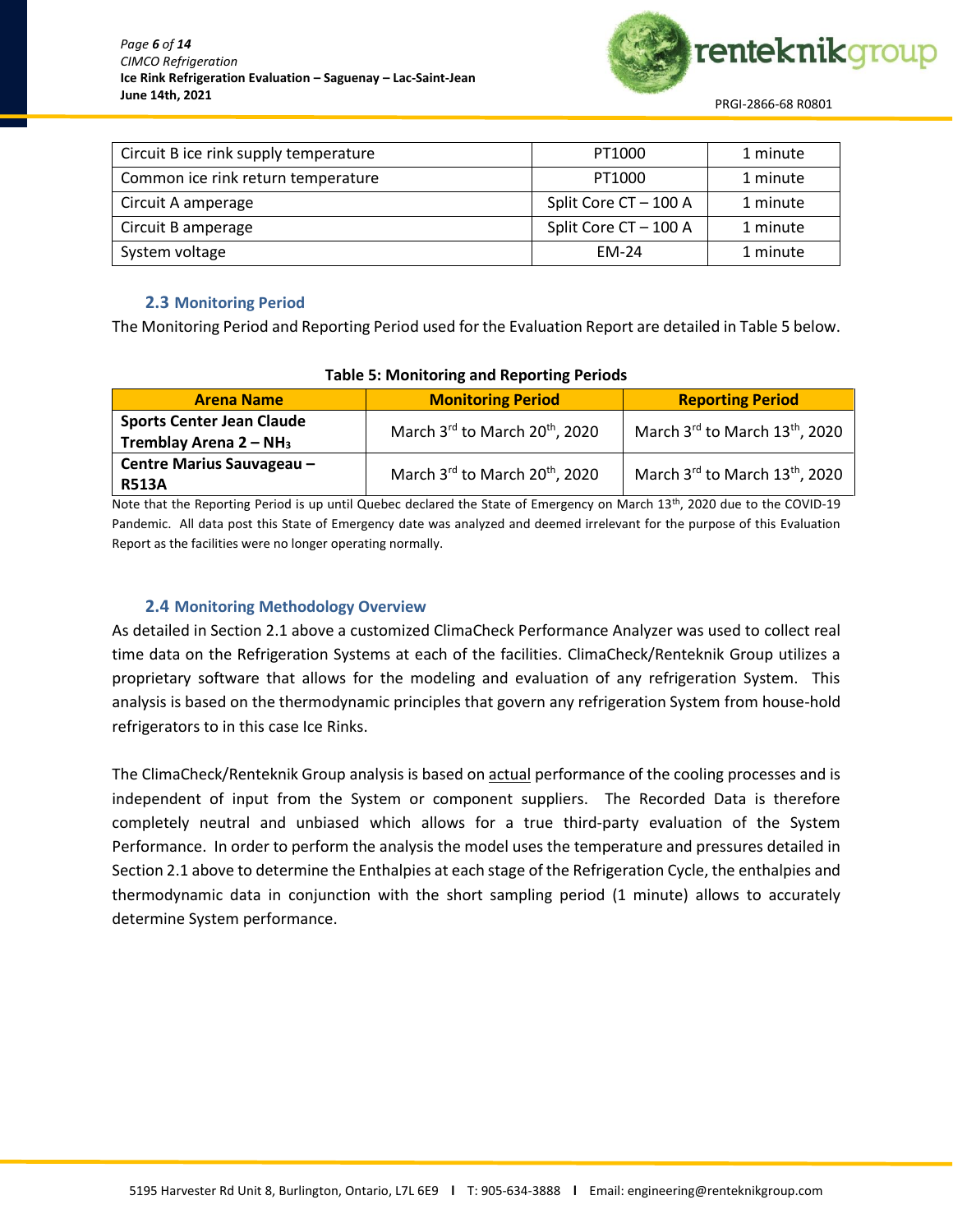

### **Schematic 3: Basic Refrigeration Cycle**



The ClimaCheck/Renteknik Group Model allows for the identification of the following operational parameters:

- Refrigeration Capacity
- Condenser/Heating Capacity
- Heat Reclaim Performance
- kW/ton and COP rating
- Refrigeration Cycle Isentropic Efficiency
- System Efficiency Index (SEI)

Sections below describe the results for each Refrigeration Plant during the Reporting Period.

### <span id="page-7-0"></span>**3. Sports Centre Jean Claude Tremblay, Arena 2 – Evaluation (NH3)**

The Refrigeration System servicing the Arena 2 at the Sports Centre Jean Claude Tremblay utilizes a traditional ammonia (NH3) refrigeration cycle. The System consists of four (4) compressors, two (2) heat recovery heat exchangers, servicing the space heating and the domestic hot water (DHW), as well as a cooling tower for when space heating within the building is not required or additional heat rejection is needed.

Graph 1 below details the Weather Normalized Cooling Capacity and Compressor Power delivered by the Ice Plant servicing the arena. As seen in Graph 1. the System delivers a stable capacity of approximately 93 Tons of Refrigeration (TR) whilst maintaining a stable Power Consumption of approximately 70 kW.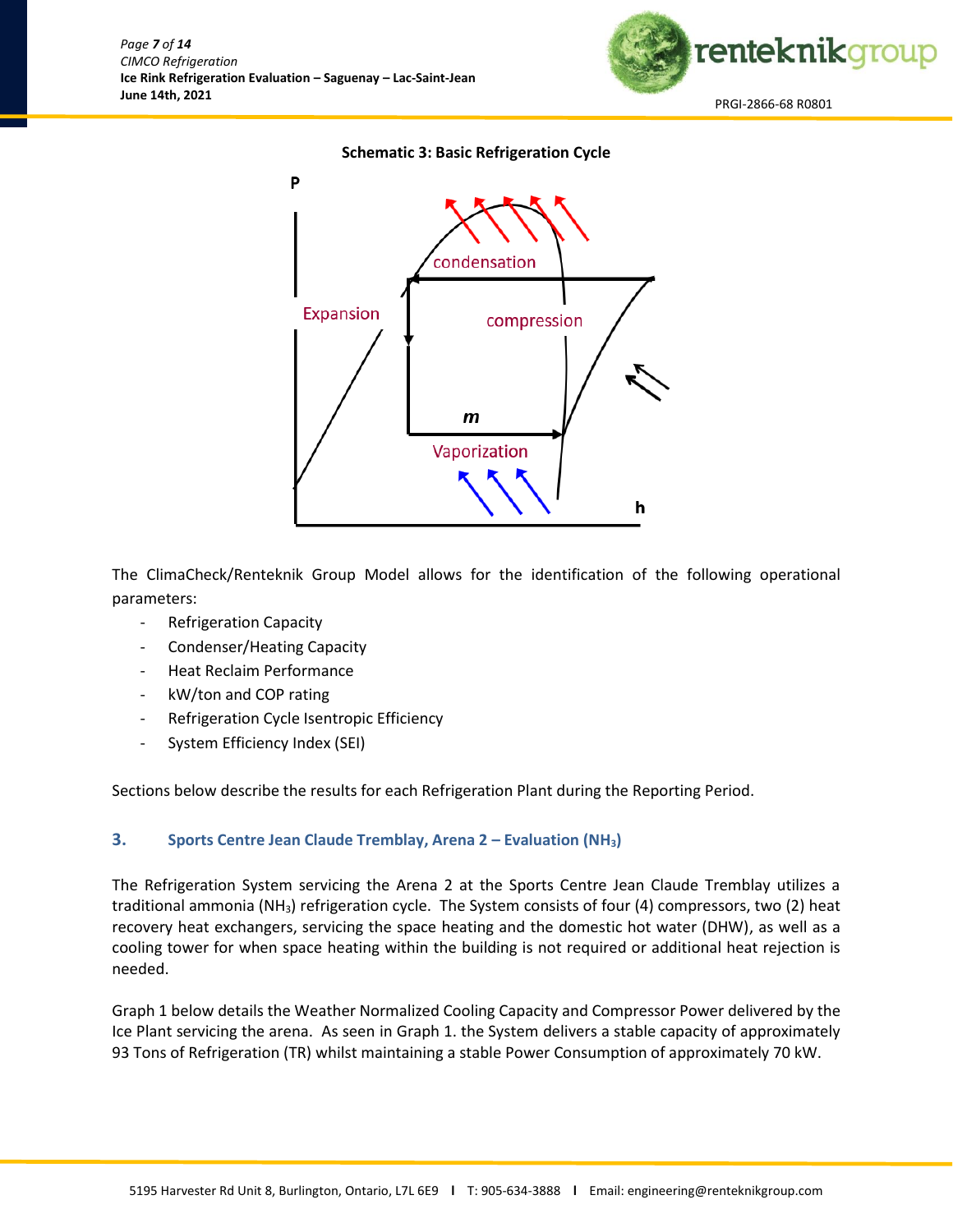



**Graph 1: Compressor Power (kW) and Cooling Capacity (TR) vs Outdoor Temperature (°F)**

The NH<sup>3</sup> Ice Plant is used to supply Space Heating within the building as well as the production of Domestic Hot Water (DHW). The amount of heat recovered for Building Heating purposes and Domestic Hot Water can be seen in Graph 2, below. From Graph 2 it can be seen that heat is not being constantly recovered for Space Heating purposes however it is always being used for DHW purposes. During the Reporting Period (10 days), the Ice Plant generated approximately 1,612 kWh of thermal Energy of which 70% (986.8 kWh) was recovered and used for Space Heating (61%) and DHW (9%)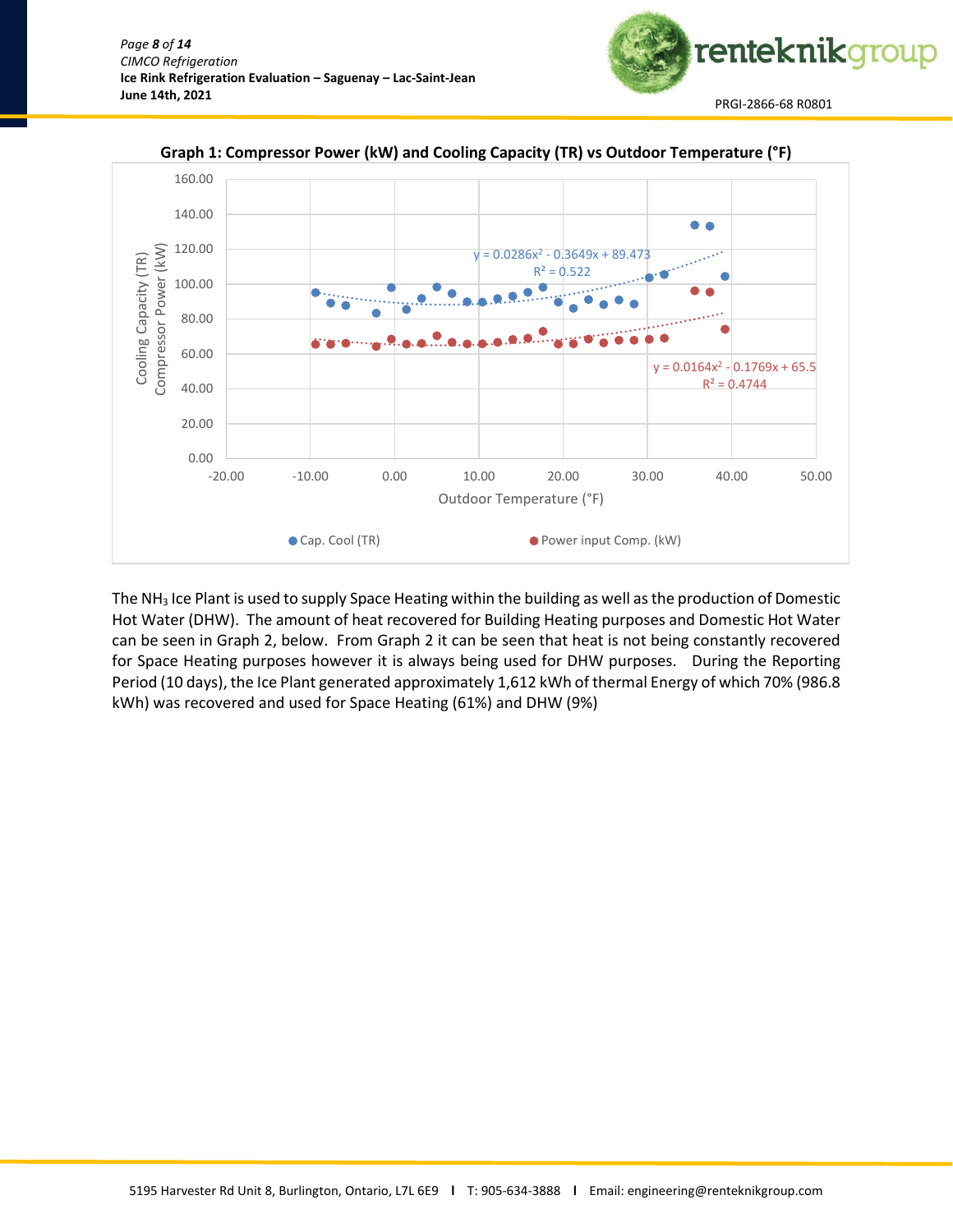



renteknikgroup

The average efficiency for this Ice Plant during the Reporting Period is detailed in Graph 3 below. As seen in Graph 3 the operation is stable at approximately 0.75 kW/ton over the range of ambient temperatures.

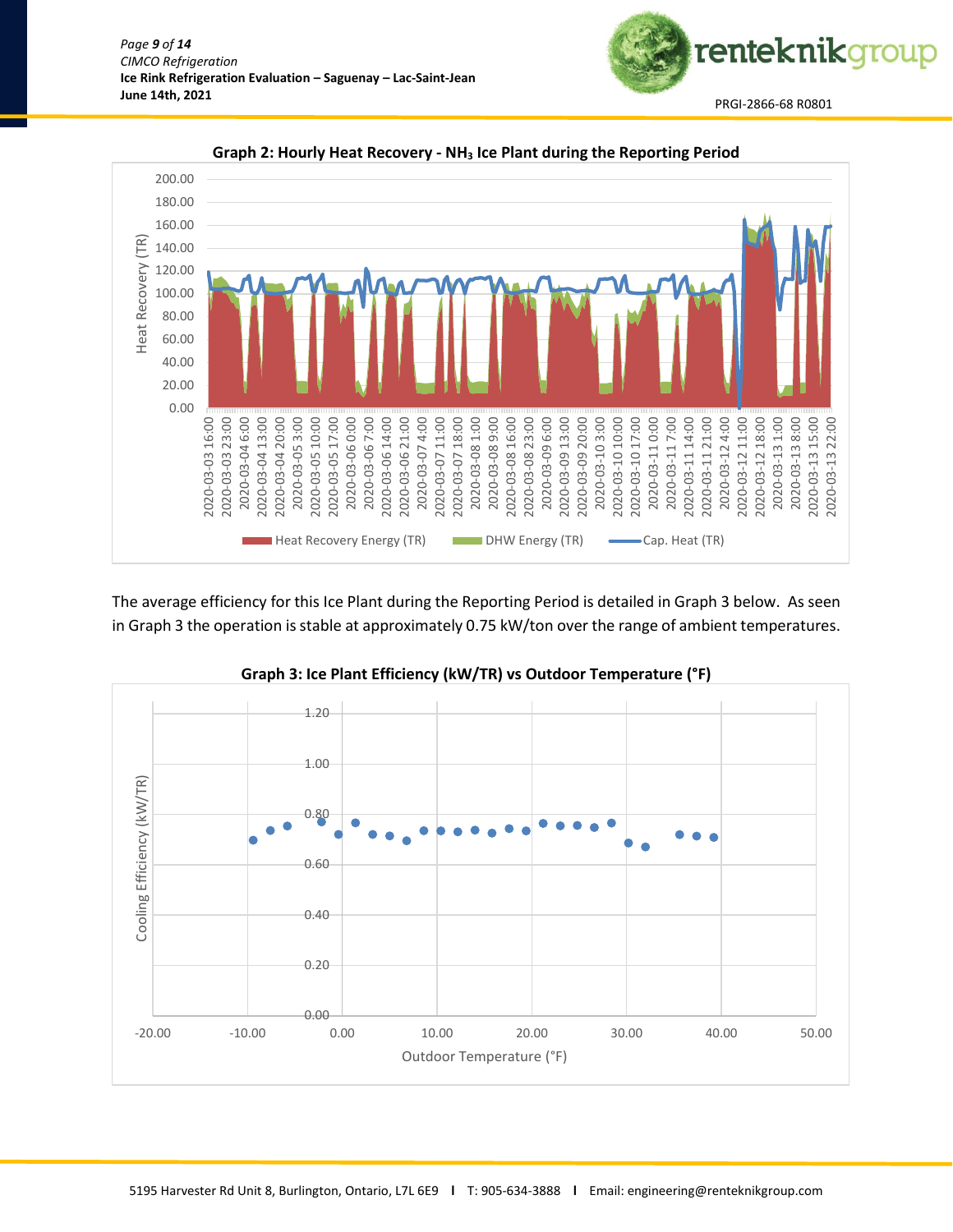

### <span id="page-10-0"></span>**4. Centre Marius Sauvageau – Evaluation (R513A)**

The Refrigeration System servicing the Centre Marius Sauvageau, utilizes a dual Circuit Chiller using R513A as the refrigerant. This Refrigeration Plant architecture is typical of a traditional refrigeration design seen in the majority of Ice Plants for Arenas. The R513A refrigerant allows for low evaporating temperatures and therefore is suitable for the making of the Ice.

The System utilizes two separate circuits with one Compressor per Circuit. On the Condenser side the heat is being used for Space Heating within the building therefore all generated heat is being used by the Glycol Heating Loop.

Graph 4 below details the Weather Normalized Compressor System Power (both compressors together due to the architecture) and the Total Cooling Capacity delivered by the Ice Plant servicing the arena. As seen in Graph 4, the System operates at a stable capacity of approximately 40 TR with an average System Power of 55 kW.



**Graph 4: System Power and Cooling Capacity (TR) vs Outdoor Temperature (°F)**

Given the configuration of this Ice Plant with two (2) separate circuits. The following Graph 5 details the operation of each of the Circuits. Note that for the majority of the Reporting Period the System operates with one (1) Compressor. There are few instances where the secondary circuit is energized, this allows the System to deliver additional cooling and/or heating capacity as seen in the Graph 5 below.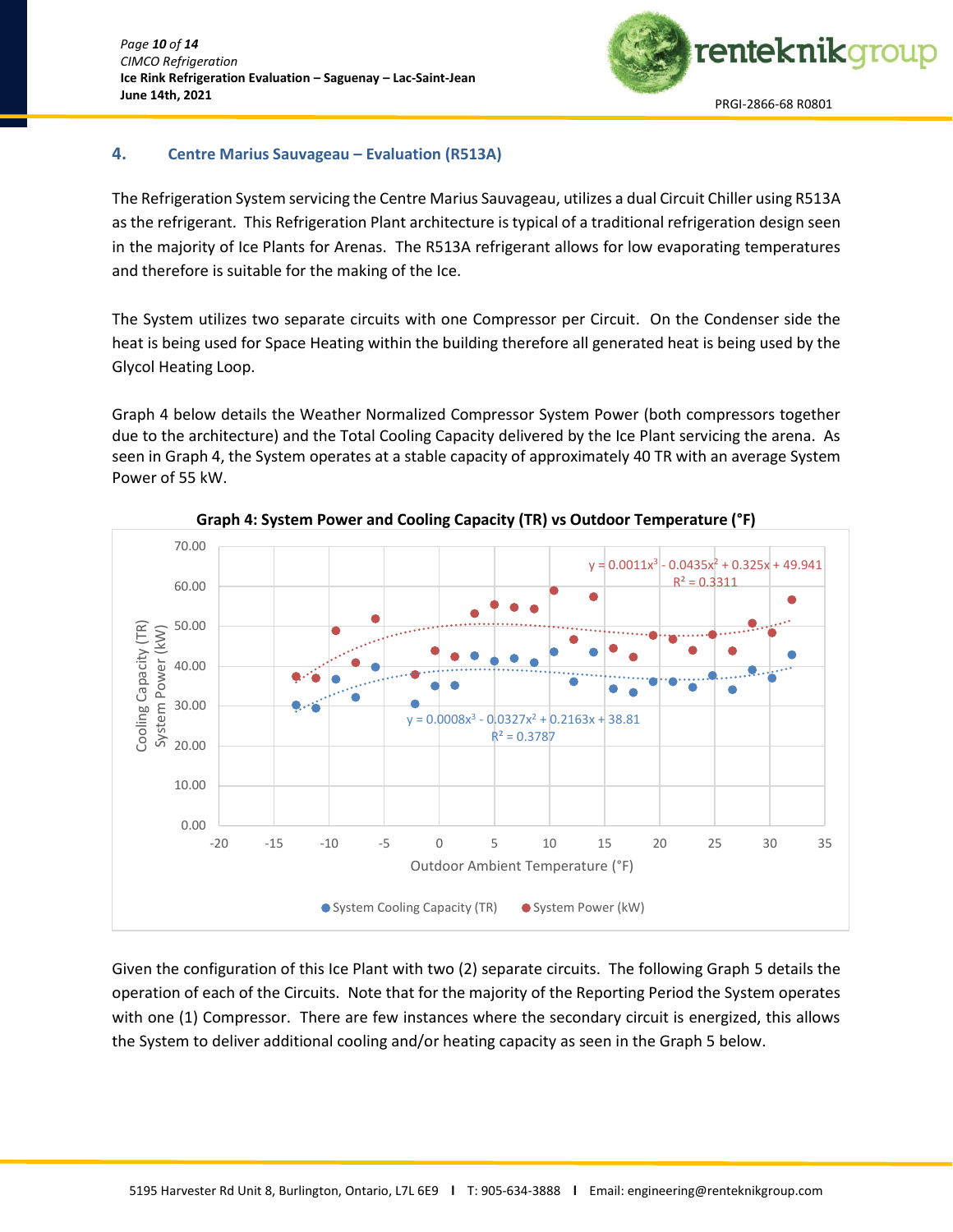



### **Graph 5: Individual Compressor Power, System Capacity and Outdoor Temperature (°F)**

Note that given the configuration of this System, all heat being generated by the Refrigeration Cycle is being recovered by the Space Heating System. At the time of this Report it is not clear whether all this heat is being used within the building for Space Heating or if it is rejected to the atmosphere via a dry cooler and/or cooling tower.

Based on the data collected during the Reporting Period the average efficiency for this Ice Plant is shown in Graph 6 below. As seen in Graph 6, the operation is very stable at approximately 1.30 kW/ton.

Given that the System can operate with independent Circuits, the individual Circuit Efficiency is evaluated on a kW/TR basis and shown in Graph 7 below. This analysis allows for the identification of the most efficient circuit and can assist with the scheduling and sequencing of compressors to ensure optimal efficiency is maintained.

For the case of this Ice Plant the Circuit A operates marginally more efficient than Circuit B, 1.29 kW/TR vs 1.35 kW/TR. This improved performance can also be seen in Graph 8 where Circuit A consistently consumes less Power than Circuit B.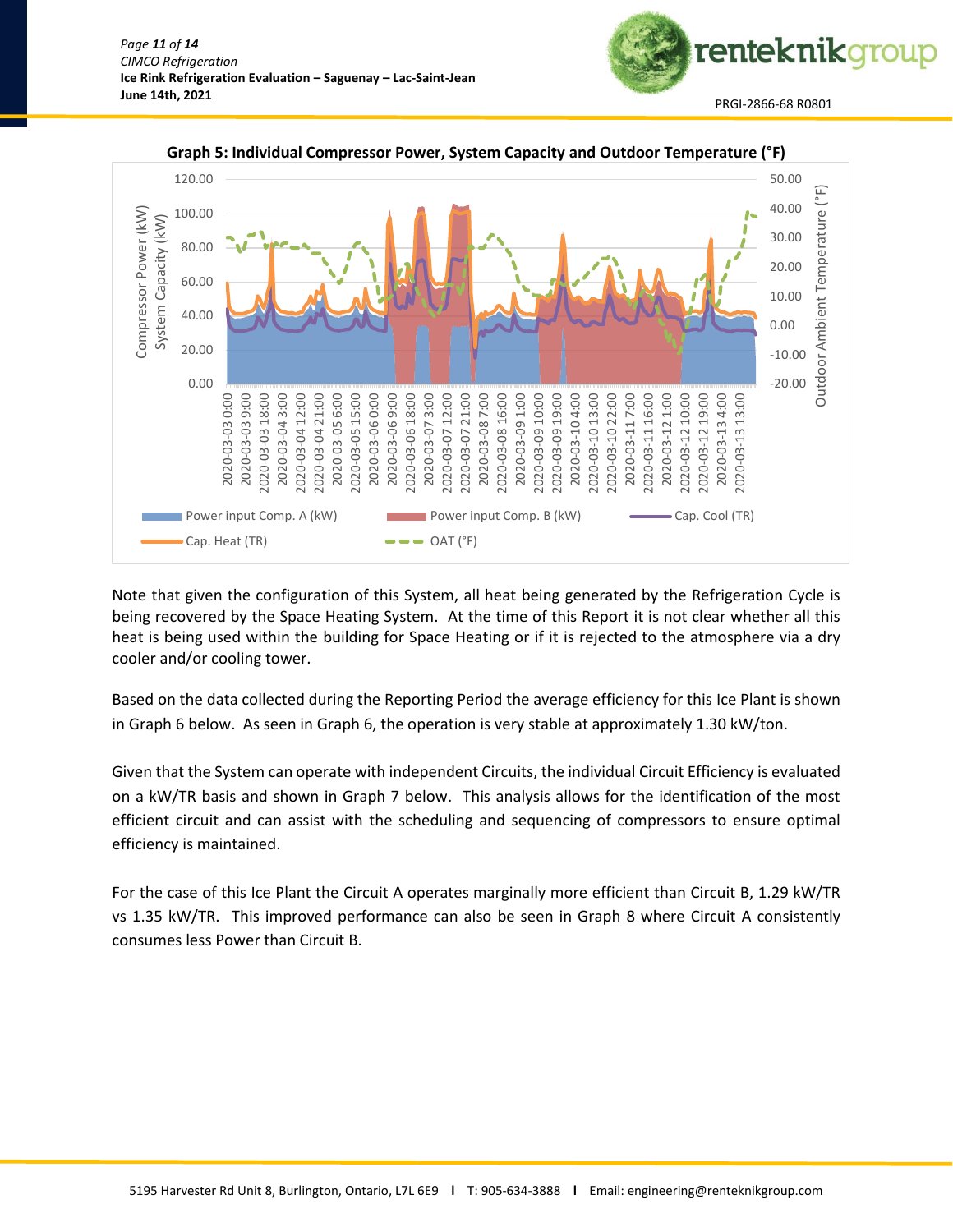

**Graph 6: Plant Efficiency (kW/TR) vs Outdoor Temperature (°F)**

renteknikgroup

**Graph 7: Circuit Efficiency (kW/TR) vs Outdoor Temperature (°F)**

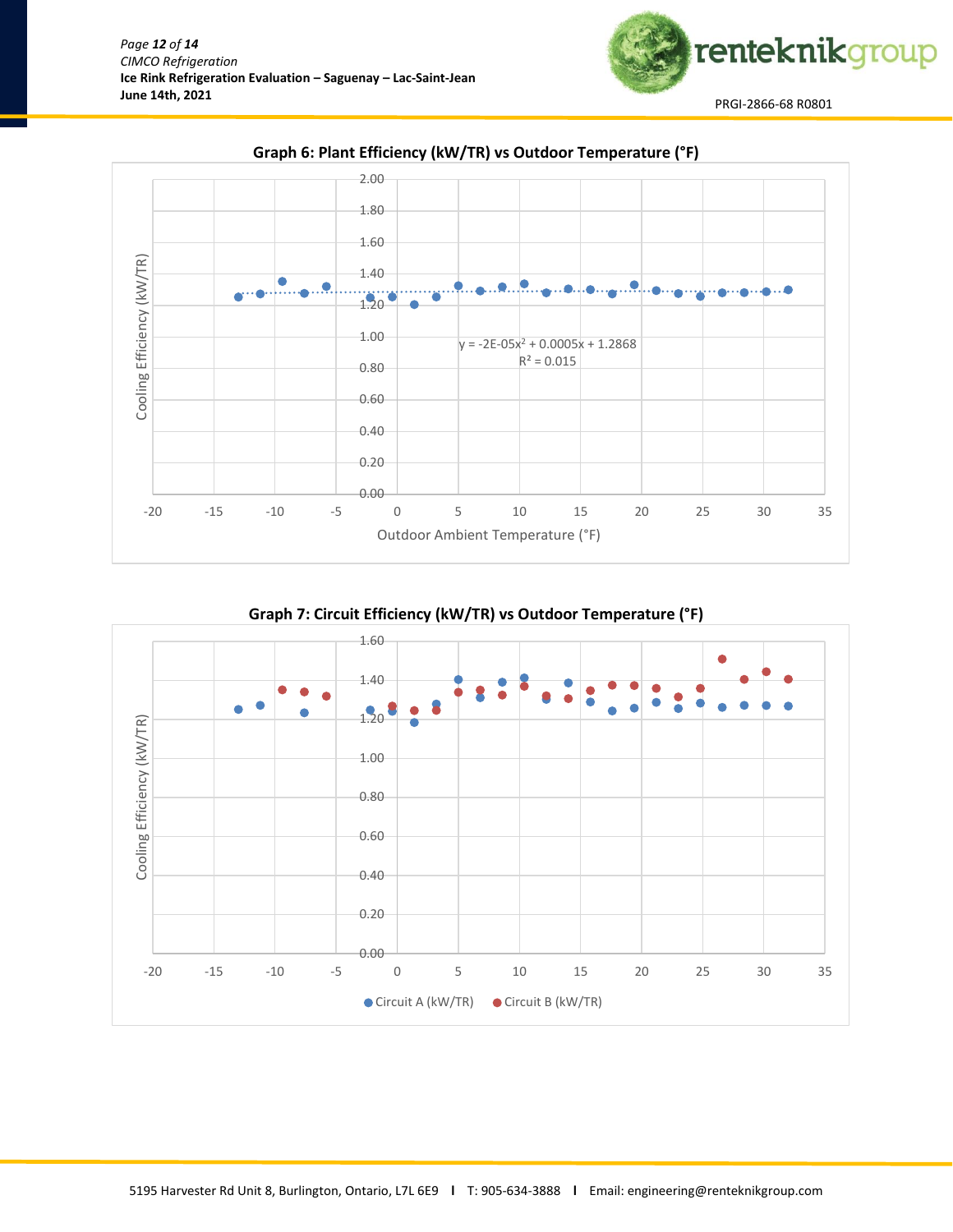

### <span id="page-13-0"></span>**5. System Comparison (NH<sup>3</sup> vs R513A)**

Based on the data collected the Systems can be compared based on Normalized profiles. Graph 8 below details the Cooling Efficiency for each System. It can be noted that the Le Bay System which operates on NH<sup>3</sup> is significantly more efficient than the Chambord System operating on R513A





Another available tool to benchmark the rinks performance is the System Efficiency Index (SEI). The SEI methodology consist of creating a benchmark based on the maximum efficiency that the System can have within its operating envelope.

For these Ice Rinks the operational envelope chosen is defined by:

- Cold Temperature Slab Temperature (19°F when occupied and 23°F when unoccupied)
- Hot Temperature Indoor Space Temperature (71°F when occupied and 65°F when unoccupied)

Therefore, the Reference Maximum Operational COP is defined by the following equation;

 $Max$  Operational  $COP =$ **Indoor Space Temperature** Indoor Space Temperature - Slab Temperature

Graph 9 below details the difference between the System Efficiency Index between the rinks at Le Bay and Chambord.